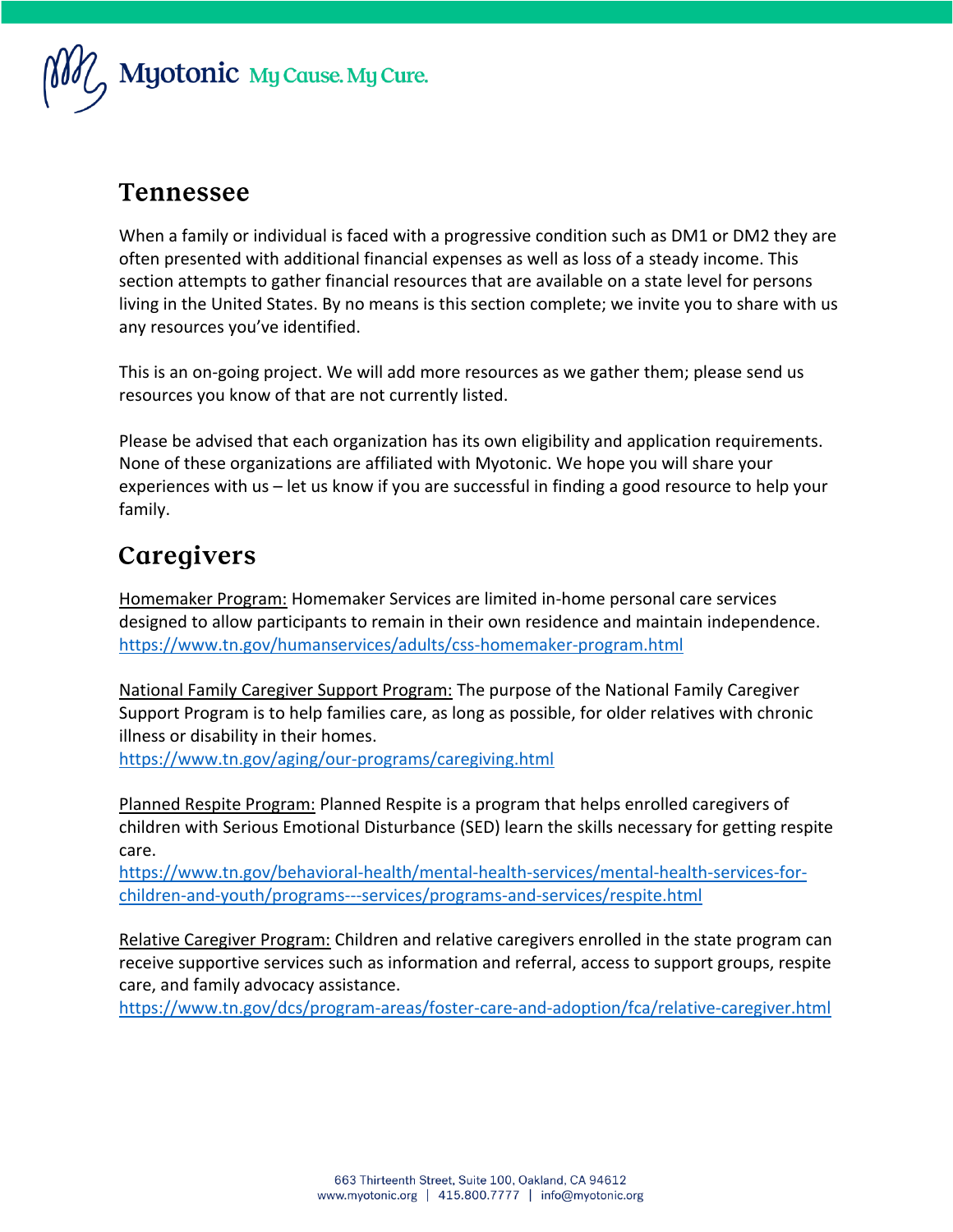

### Employment

Employment and Community First CHOICES: Employment and Community First CHOICES can help the person with an intellectual or developmental disability explore the possibility of working. Services can also help people learn skills for work, find a job, and keep a job. [https://www.tn.gov/tenncare/long-term-services-supports/employment-and-community-first](https://www.tn.gov/tenncare/long-term-services-supports/employment-and-community-first-choices.html)[choices.html](https://www.tn.gov/tenncare/long-term-services-supports/employment-and-community-first-choices.html)

Employment and Transition Webpage: [https://www.tn.gov/cdd/projects-and](https://www.tn.gov/cdd/projects-and-initiatives/employment-and-transition.html)[initiatives/employment-and-transition.html](https://www.tn.gov/cdd/projects-and-initiatives/employment-and-transition.html)

Project SEARCH: A nationally acclaimed model for transitioning students with intellectual and developmental disabilities from high school into employment through internships at community businesses.

<https://www.projectsearch.us/>

TennesseeWorks: A website with opportunities to increase the number of young people with intellectual and developmental disabilities (IDD) who are employed in the state. <http://www.tennesseeworks.org/>

Unemployment Benefits: Unemployment Insurance (UI) is a benefit program funded by Tennessee employers for workers who have lost their job by no fault of their own. <https://www.tn.gov/workforce/unemployment/apply-for-benefits.html>

Vocational Rehabilitation: Vocational Rehabilitation Services provides a variety of individualized services to persons with disabilities in preparation for their employment in a competitive and integrated labor market.

<https://www.tn.gov/content/tn/humanservices/ds/vocational-rehabilitation.html>

#### **Financial Resources**

CreditSmart: CreditSmart is a multilingual financial education curriculum and consumer outreach initiative designed to help consumers build and maintain better credit, make sound financial decisions, and understand the steps to sustainable homeownership. <https://sf.freddiemac.com/working-with-us/creditsmart/overview>

NeighborWorks America: A national nonprofit organization created by Congress to provide financial support, technical assistance, and training for community-based revitalization efforts. <https://neighborworks.org/>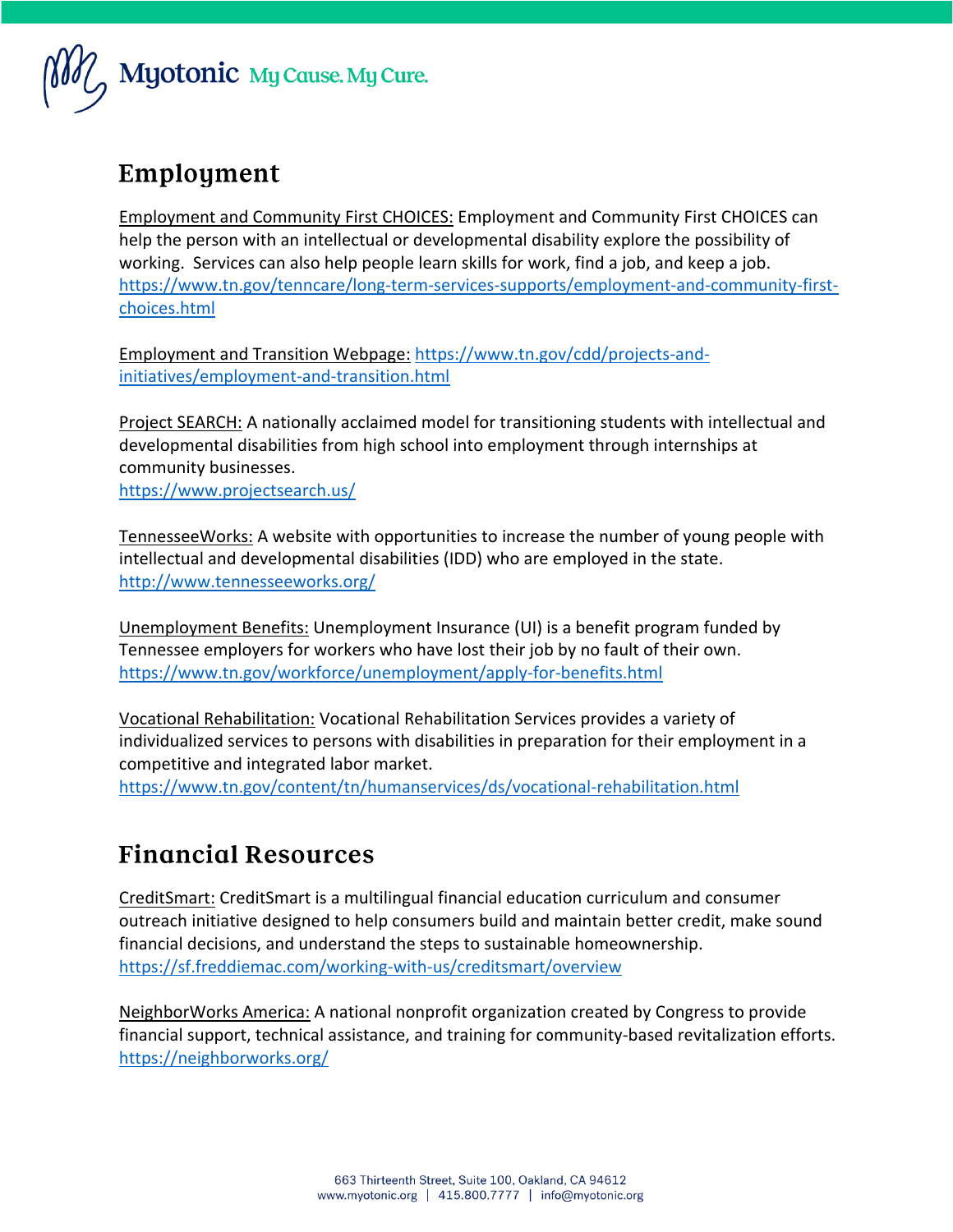

## Food/Nutrition

Child and Adult Care Food Program: The Child and Adult Care Food Program (CACFP) is a federally funded program that provides reimbursement for eligible meals that are served to participants who meet age and income requirements.

[https://www.tn.gov/humanservices/children/dhs-nutrition-programs/child-and-adult-care](https://www.tn.gov/humanservices/children/dhs-nutrition-programs/child-and-adult-care-food-program.html)[food-program.html](https://www.tn.gov/humanservices/children/dhs-nutrition-programs/child-and-adult-care-food-program.html)

Supplemental Nutrition Assistance Program: SNAP provides nutritional assistance benefits to children and families, the elderly, the disabled, unemployed, and working families. [https://www.tn.gov/humanservices/for-families/supplemental-nutrition-assistance-program](https://www.tn.gov/humanservices/for-families/supplemental-nutrition-assistance-program-snap.html)[snap.html](https://www.tn.gov/humanservices/for-families/supplemental-nutrition-assistance-program-snap.html)

Tennessee Summer Food Service Program: The SFSP is a partnership between the USDA Food and Nutrition Service, the Tennessee Department of Human Services (TDHS), and communitybased organizations to provide free meals to children in their communities throughout the summer.

[https://www.tn.gov/humanservices/children/dhs-nutrition-programs/learn-about-the](https://www.tn.gov/humanservices/children/dhs-nutrition-programs/learn-about-the-summer-food-service-program.html)[summer-food-service-program.html](https://www.tn.gov/humanservices/children/dhs-nutrition-programs/learn-about-the-summer-food-service-program.html)

The Emergency Food Assistance Program: TEFAP is a federal program that helps supplement the diets of low-income Americans, including elderly people, by providing them with emergency food and nutrition assistance at no cost.

[https://www.tn.gov/agriculture/department/administration/commodity](https://www.tn.gov/agriculture/department/administration/commodity-distribution/emergency-food-assistance-program.html)[distribution/emergency-food-assistance-program.html](https://www.tn.gov/agriculture/department/administration/commodity-distribution/emergency-food-assistance-program.html)

## Housing

Community Supportive Housing: The Community Supportive Housing program provides flexible funding to agencies to provide supported housing for people in need. <https://ccetn.org/>

Community Targeted Transitional Support Program: This program provides specific, temporary financial support for Tennesseans diagnosed with mental illness or co-occurring disorders. The program also assists adults, children, and families who are homeless. [https://www.kidcentraltn.com/support/full-family-support/community-targeted-transitional](https://www.kidcentraltn.com/support/full-family-support/community-targeted-transitional-support-services.html)[support-services.html](https://www.kidcentraltn.com/support/full-family-support/community-targeted-transitional-support-services.html)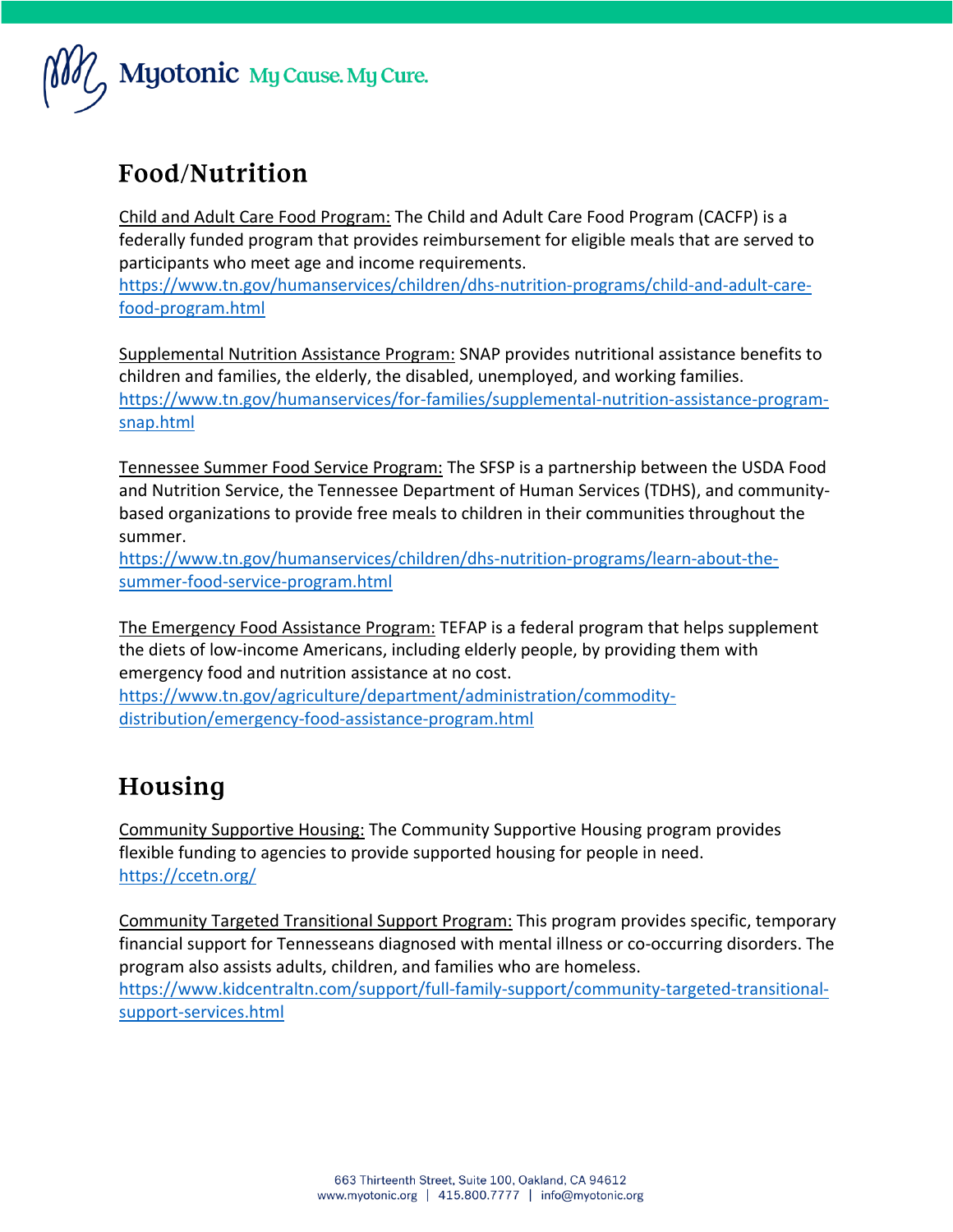

Flexible Home Concepts Program: VHC is a voluntary certification program designed to encourage builders of new homes – whether single family or any multi-family building with up to three living units- to voluntarily implement design features which make a home accessible, visitable and convenient for everyone.

<https://thda.org/business-partners/fhc>

Housing Choice Voucher Program: HCV is a federal rental assistance program where very lowincome individuals, families, the elderly, and the disabled receive assistance to afford decent, safe, and sanitary housing in the private market. <https://thda.org/renters/hcv>

Low-Income Home Energy Assistance Program: LIHEAP aims to assist low income households, primarily those who pay a high proportion of household income on home energy, in meeting their immediate energy needs.

<https://thda.org/business-partners/liheap>

# Living with a Disability/Elderly

People First Tennessee: PFTN is a grassroots membership disability rights group led by selfadvocates with the goal of empowering people with disabilities to have voices in addressing issues of equality that affect them.

<https://www.thearctn.org/People-First.php>

People Planning Together: This initiative develops a corps of trainers, who themselves receive disability support services through a Medicaid waiver, to teach advocacy skills to other individuals who receive similar services.

[https://www.tn.gov/cdd/projects-and-initiatives/leadership-and-self-advocacy/people](https://www.tn.gov/cdd/projects-and-initiatives/leadership-and-self-advocacy/people-planning-together.html)[planning-together.html](https://www.tn.gov/cdd/projects-and-initiatives/leadership-and-self-advocacy/people-planning-together.html)

Tennessee Disability Pathfinder: The Pathfinder is a statewide multilingual information and referral service for disability resources operated by Vanderbilt Kennedy Center. <https://vkc.mc.vanderbilt.edu/vkc/pathfinder/>

Tennessee Early Intervention System: TEIS is a program that provides services to children ages birth up to age three who have disabilities or other developmental delays. <https://www.tn.gov/didd/for-consumers/tennessee-early-intervention-system-teis.html>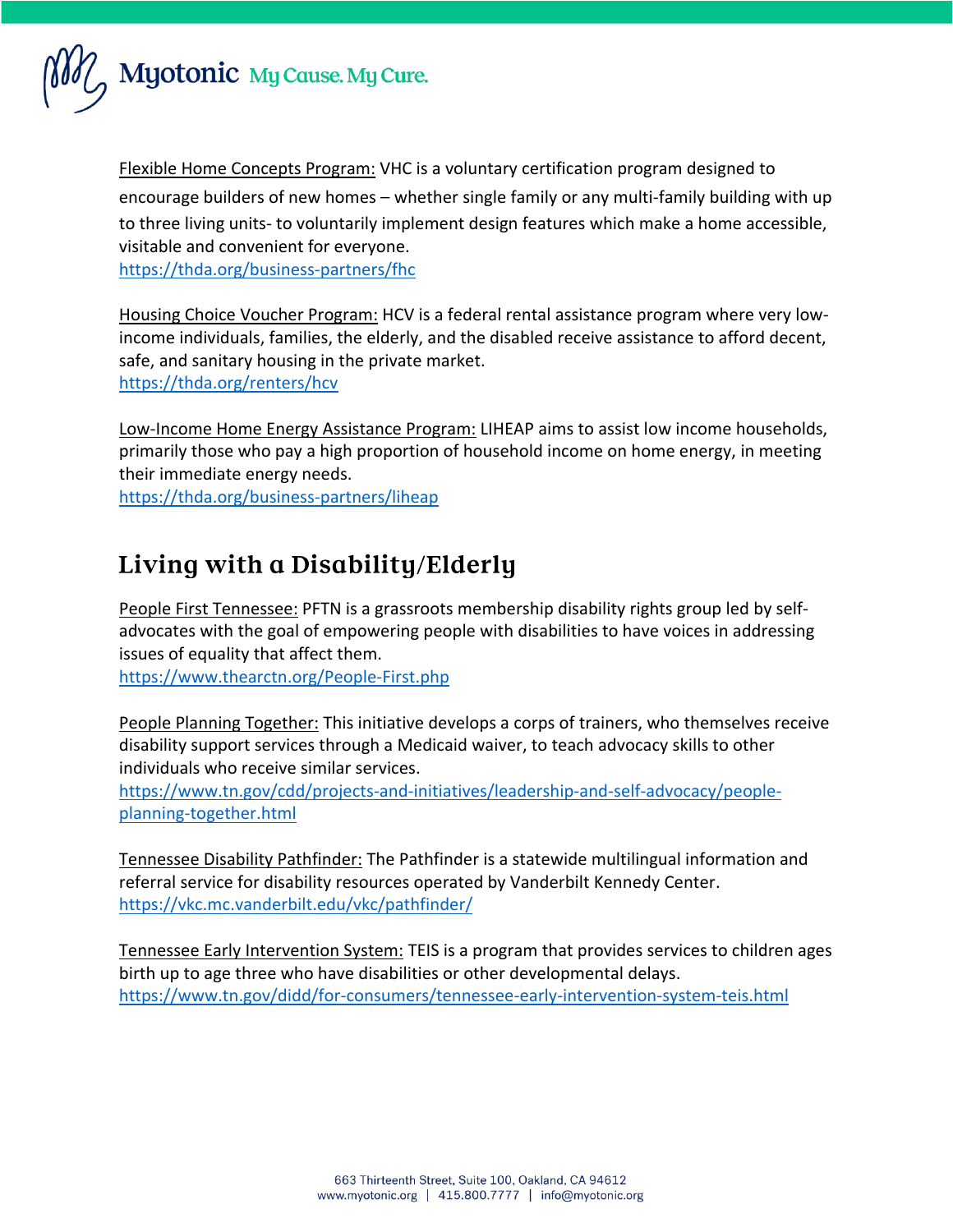

The Program for All-Inclusive Care for the Elderly: PACE provides comprehensive medical and social services to certain frail, community-dwelling elderly individuals, most of whom are dually eligible for Medicare and Medicaid benefits.

[https://www.tn.gov/tenncare/long-term-services-supports/the-program-for-all-inclusive-care](https://www.tn.gov/tenncare/long-term-services-supports/the-program-for-all-inclusive-care-for-the-elderly-pace-program.html)[for-the-elderly-pace-program.html](https://www.tn.gov/tenncare/long-term-services-supports/the-program-for-all-inclusive-care-for-the-elderly-pace-program.html)

Transition Tennessee: Transition Tennessee is Tennessee's online home for training and resources on preparing students with disabilities for life after high school. <https://transitiontn.org/>

### **Medical/Health Related**

Child Support Services: Department of Human Services provides services in locating parents, establishing paternity, establishing child support orders, enforcing child support orders, securing and enforcing medical support, and collecting/disbursing child support payments. <https://www.tn.gov/humanservices/for-families/child-support-services.html>

Early Periodic Screening, Diagnosis and Treatment: EPSDT is a program of checkups and health care services for children from birth until age 21 to detect and treat health problems. [https://www.tn.gov/health/information-for-individuals/i/fact](https://www.tn.gov/health/information-for-individuals/i/fact-sheets/epsdt.html#:~:text=Early%20Periodic%20Screening%2C%20Diagnosis%20and,all%20children%20who%20have%20TennCare.)[sheets/epsdt.html#:~:text=Early%20Periodic%20Screening%2C%20Diagnosis%20and,all%20chi](https://www.tn.gov/health/information-for-individuals/i/fact-sheets/epsdt.html#:~:text=Early%20Periodic%20Screening%2C%20Diagnosis%20and,all%20children%20who%20have%20TennCare.) [ldren%20who%20have%20TennCare.](https://www.tn.gov/health/information-for-individuals/i/fact-sheets/epsdt.html#:~:text=Early%20Periodic%20Screening%2C%20Diagnosis%20and,all%20children%20who%20have%20TennCare.)

Family Planning Program: The program serves both men and women and provides the following services: yearly check-up, reproductive life planning, basic infertility services, comprehensive contraceptive services, pregnancy testing, and more. <https://www.tn.gov/health/health-program-areas/fhw/family-planning.html>

Special Supplemental Nutrition Program for Women, Infants, and Children: WIC is a federally funded program designed to provide supplemental food assistance and nutrition education to low-income pregnant, postpartum, and breastfeeding women, infants, and children until age five.

<https://www.tn.gov/health/health-program-areas/fhw/wic.html>

TennCare: If you are pregnant, you may be eligible to get temporary TennCare right now. This is called "presumptive eligibility." This will cover your visits to the doctor and other medical services while you are pregnant.

<https://www.tn.gov/tenncare/members-applicants/pregnant.html>